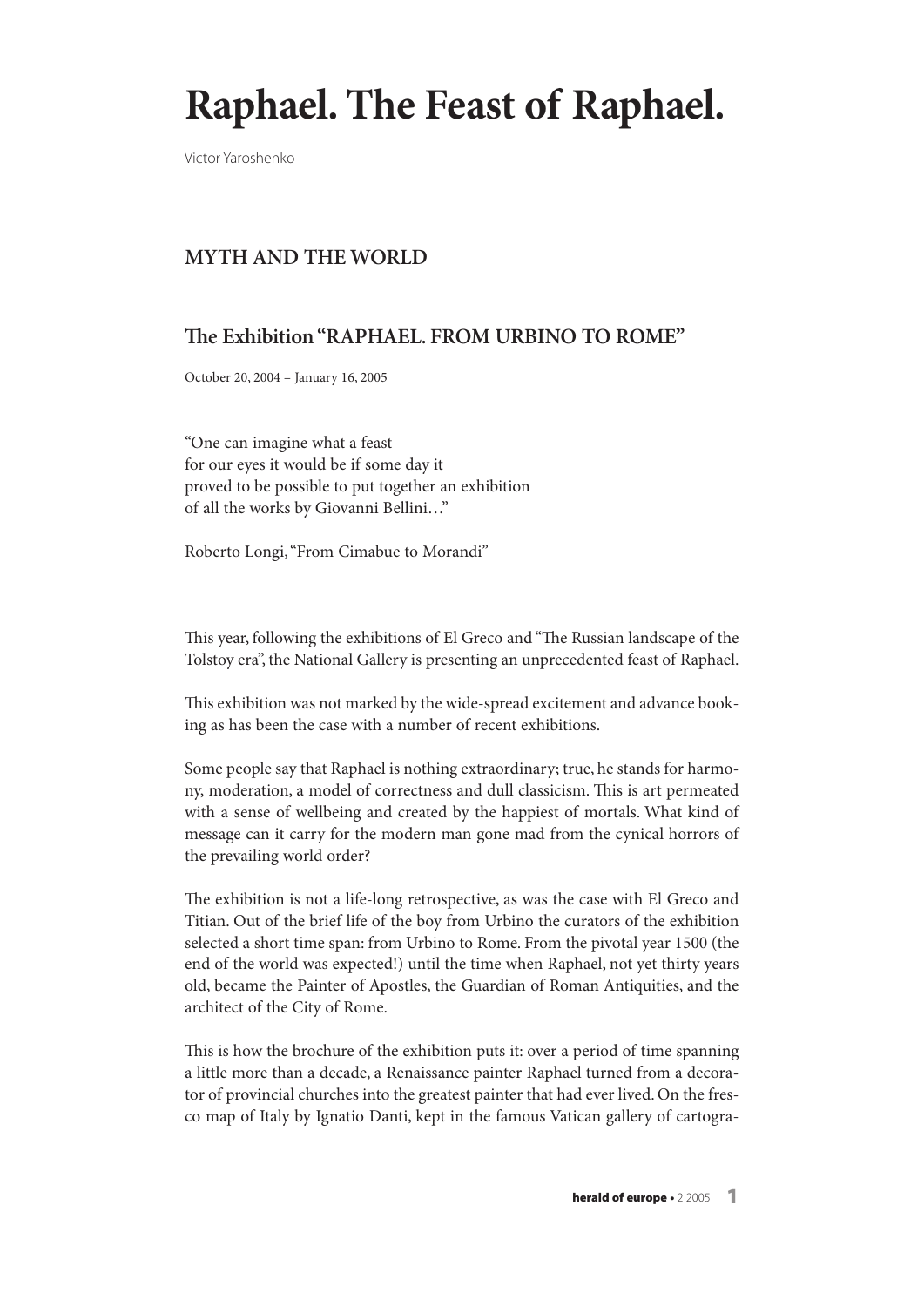phy, the duchy of Urbino can be easily located by guiding the eye northward from Rome, over the beautifully painted mountains, towards the Adriatic.

Florence was a detour on the way to Rome, but a painter could not make it to the Capital without having made a name for himself first in Florence.Young Raphael went through Citta da Costello, Perugia, Siena and on to Florence, seeing and absorbing all he could on the way, and changing like Proteus, not from year to year but with each new work…

Raphael is a legend, a myth created during his own lifetime, someone like Apollo, Dionysus, Orpheus, or Hermes. The latter name here is somewhat equivocal, if one recalls that Hermes was considered a cheat and a trickster, a shady patron of thieves.

#### **A favorite of fortune? A messenger of angels?**

His mother died when he was eight, his father when he was twelve. When he became famous, ill wishers were saying that Bramante had helped him climb to the top, but there was nothing unusual in that, since the two men were related. And what Italian does not enjoy the support of his grandfathers, uncles, brothers, distant relatives, or fellow countrymen, even today?

The first of his well known works was produced at the age of eighteen. At the time he looked like a fifteen-year old. His self-portrait shows an angelic-looking boy, an impressionable and good student. His first teacher of painting was his father, and his initial style was acquired from Perugino. He also imitated his elders, Guirlandaio and Boticelli. He learned to draw hand gestures from Luca Signorelli, various angles from Mantegna, while Petro della Francesco taught him perspective, and Fra Angelico shared with him the secret of subtly constructed sincerity. He observed Leonardo, and Michelangelo was his rival working next door in the Sistine Chapel. Of all people, Raphael had nothing to teach him… And the Venetians, too, with their palette, especially one Giorgione who died so young. He was a true rival of all rivals, for years and centuries to come. A motive, a tune, a tone. Try and do it.A move, a technique, a subject, a composition. Everybody did it that way.With the exception of Buonarroti.

Much on the subject has been said by the experienced Giorgio Vasari and by the simple-minded Antonio Condivi.

It was a common practice for artists to play pranks on fellow painters, to make them appear foolish, to snatch commissions from them that had been procured at great pains, or to lure away female models.

But not for Raphael.

And just as any other myth, his life is full of omens and miracles.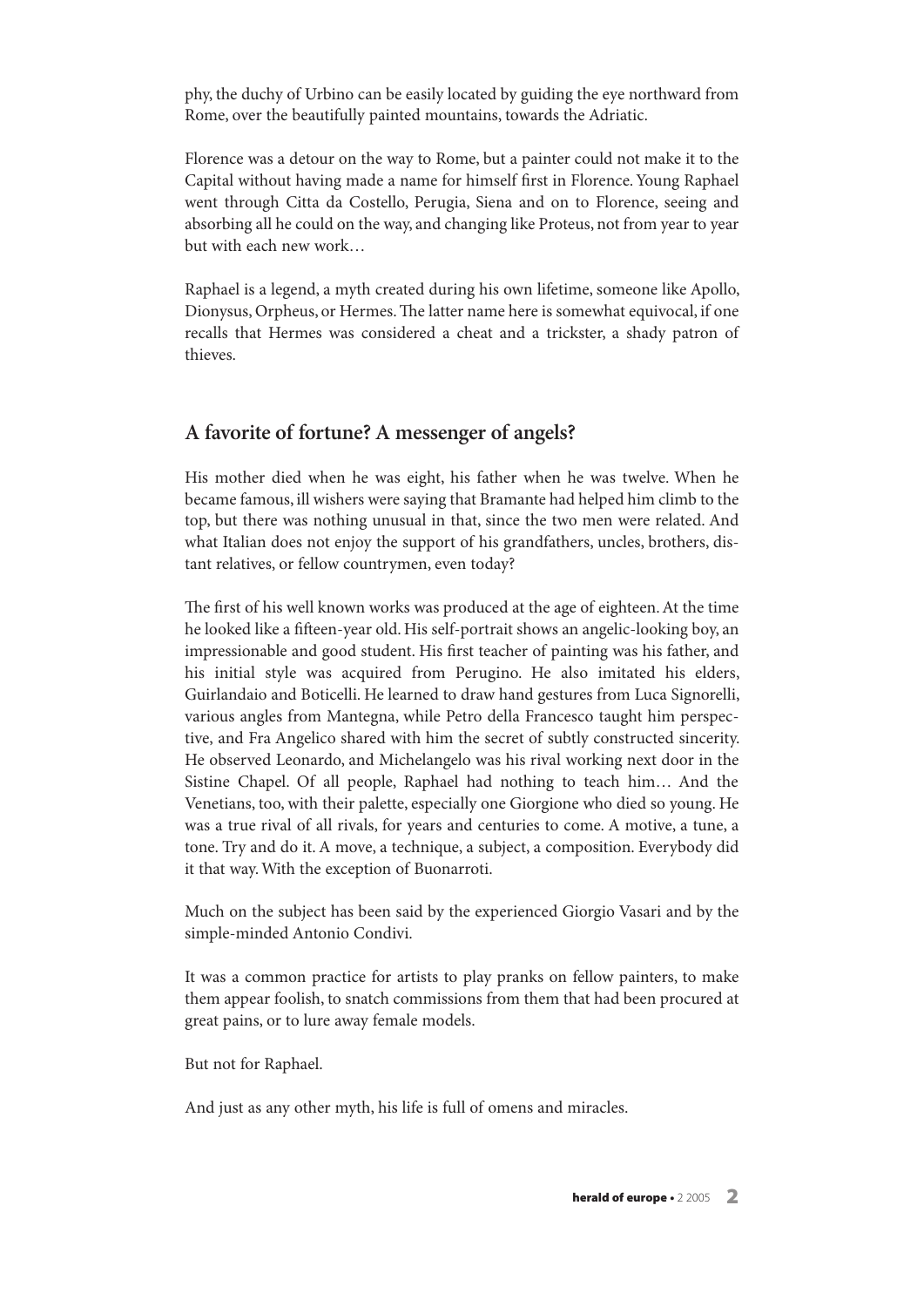### **The Miracles**

Raphael was born on 6 April, 1483 into the family of Giovanni Sanzio, a painter and a poet at the court of Duke Montfeltro of Urbino. He died in Rome on 6 April, 1520, on Good Friday. He is buried at the Pantheon as an Emperor, the Prince of painters.

Some strange coincidences: Petrarca met his Laura also on April 6 (in 1327), at the church of St Clara in Avignon. And his Laura, his goddess, his eternal love, the embodiment of Helen of Troy, also died on April 6 (in 1348), and also on Good Friday.

Both Michelangelo and Titian were buried with honours. (The Florentines even stole Buonarroti's body from Rome and secretly carried it home, hidden in a heap of goods, the way the Venetians stole St Mark's relics from the Alexandrians.) The burial processions were set up as a triumph of art, but that was half a century later. Leonardo died half a year before Raphael, but he was an old man, a runaway, no longer involved in painting.

It was believed that arguments about Vinci, Buonarroti, and Sanzi would be settled by death. But since all three have become immortal, the arguments continue.

There is something strange, something of a riddle in the fact that young Raffaello, a man of angelic looks and what they call"good nature", had managed to reconcile Plato and Aristotle, as well as the wisest of the mortals (Hermes, Zoroaster, Pythagoras) in their eternal dispute, by depicting them as The Ancient Theologians against the background of columns, naves, and arches of the School in Athens, in a painting that can be seen in a small room (about eight by twelve metres) of the Stanza della Segnatura of the Vatican Palace.

Raphael was universally recognised as a bright and talented artist, even a GENIUS, but no one would go as far as calling him a TITAN, a theomachist, or a Prometheus, as Michelangelo was referred to. (Michelangelo would strike his Moses with a sledgehammer, trying to force the sculpture through the cathedral's door, saying:"Come alive, remember you are alive!")

At the Stanza della Segnatura, opposite The School in Athens, Raphael had placed a no less famous fresco, Disputa or The Dispute over the Holy Communion. And across from the window, above the door, he had put Parnassus, with Apollo playing lyra da braccio in the centre of the composition which includes the blind old man Homer, Sappho holding a harp, a muse with a cithara, as well as Dante and Raphael's contemporaries surrounded by beautiful maidens.

This Parnassus, displayed in the private rooms of Pope Julius the Second, is the most beautiful depiction of Eden among world famous paintings. The eternal and shining Elysium of the best and immortal, where Apollo is an equal to Jesus the Bearer of Light and Life, and poets and painters are prophets and seers, the forebears of a single culture and religion to come, an idea which even today undoubtedly is taken by many as heresy.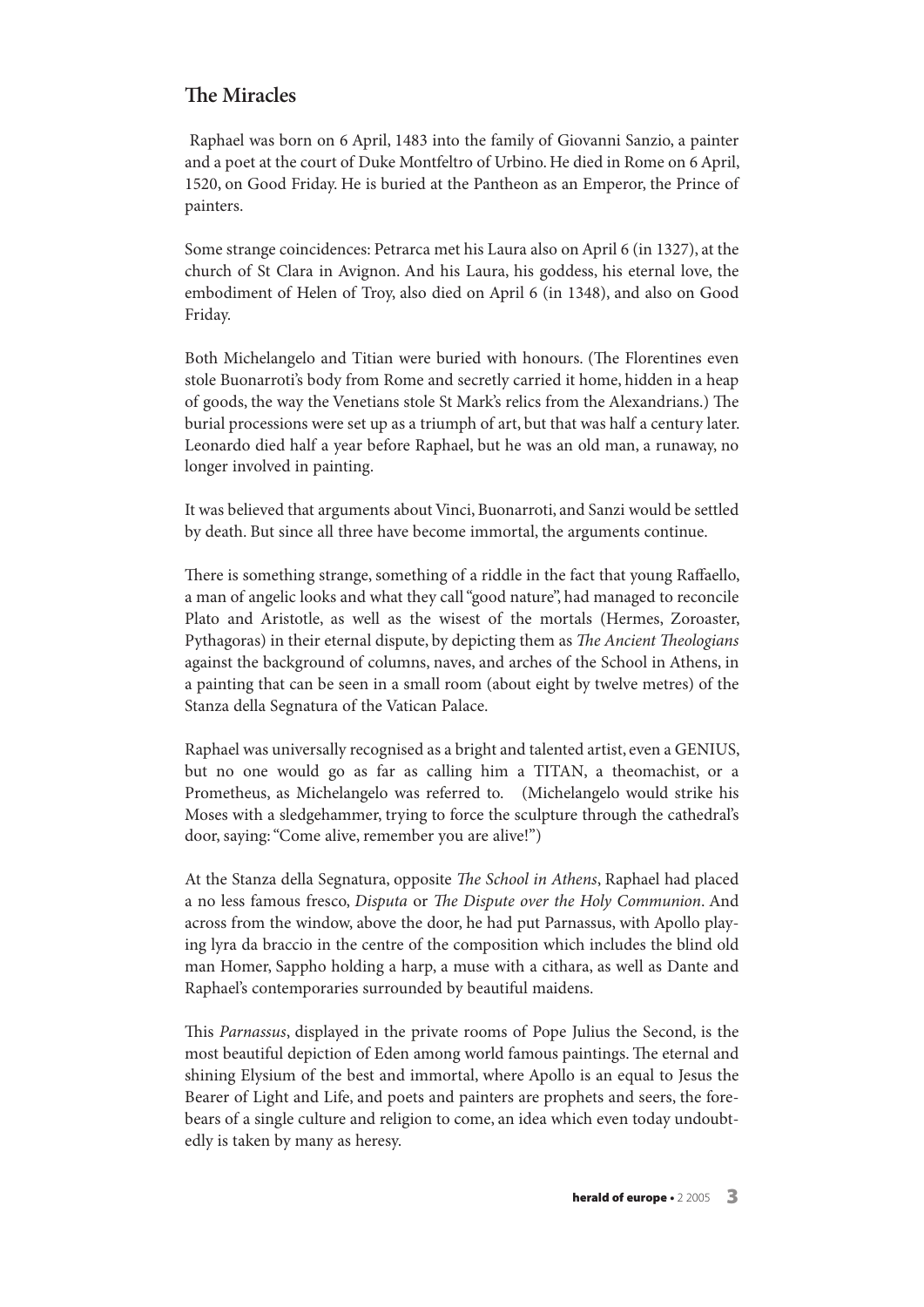Parnassus is his inner and secret subject. The gardens of Lorenzo the Beautiful. The gardens of Urbino. The gardens of Italy. The world as a wisely arranged garden.

That was the time of new hellenism, and Raphael was perceived as the embodiment of Apollo (in the god's most peaceful and artistic image).

Those ten years were unique. The humanists spoke of the Third Kingdom, the kingdom of culture. That kingdom had sunk into blood and dirt. And the coming times were as full of contrasts as the paintings by Caravaggio. The Sistine Madonna, the dove, came out of Donna La Felata. And unexpectedly one sees Fonarina in St Catherine.

It may well be that Raphael was not the one who created the codes of harmony in art, so needed by the world, but he was familiar with those codes.

Until the present day experts continue to argue about who provided Raphael with a literary and philosophical scenario for stories, hermetic yet with multiple meanings, used in his "Stanzas". Clearly, the circle of his friends was not typical for a painter: it included humanists, intellectuals, seekers of deep hidden secrets, and individuals of the kind that Leonardo found insufferable.

Very soon the warm wind of the Renaissance was followed by a quite different phenomenon: the icy wind of Reformation.

It has been noted that people of the Renaissance days, the humanists, were entirely different from the human types of the Reformation period As M. T. Petrov writes:"Not a single reformer has ever become a humanist."

In his collection of essays The Culture of the Renaissance and Reformation Era (1981), Petrov writes: "The essence of Humanism is in a well-rounded development of individuals. But this truth is too vague, too multifaceted.And that is why the humanists themselves were not prepared to kill or die for the sake of beauty…

Reformation was a clearly and unambiguously formulated system of truths, which was implemented in real life.And for that reason one could die for it, as well as kill others. In the name of an idea the reformers (the most sincere among them) were prepared to take other people's lives and to sacrifice their own."

Here we have two types of those who lead people. One type is represented by leaders who are men of thought, of ethics and aesthetics; the other type are people dedicated to practical implementation (and simplification) of ideas in the social realm.

And this, among other things, a viewer can also realise standing before a huge fresco The School in Athens at the Vatican Palace.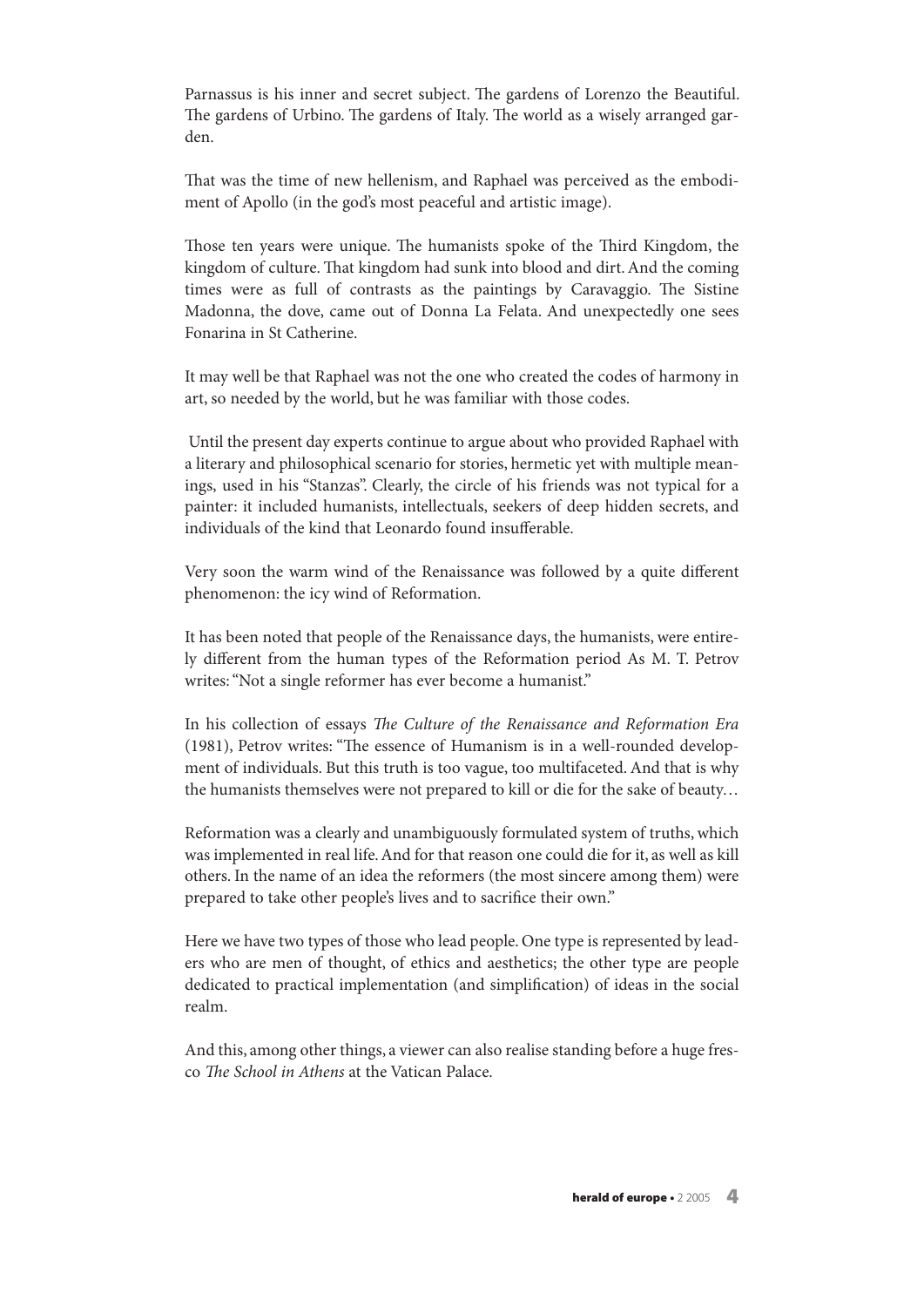During Raphael's brief lifetime people were not killed in the name of beauty and truth (although Savanarola was burnt, and the meek Raphael was not afraid to place him behind Dante's back in Disputa).

It was a miracle that Pope Julius the Second entrusted the twenty-five year old Raphael with the task of decorating the papal private rooms. When Raphael was thirty, after the death of Bramante the Pope commissioned him to supervise the construction of the new St Peter's Basilica, although Raphael was not an architect of any kind. The artist handled the job well, though the cathedral was completed much later, with contributions by Michelangelo, Giacomo della Porta, Carlo Modena, and Bernini… It was also a miracle that Raphael managed to stay on good terms with two Popes who greatly differed from each other. There were even rumors that Pope Julius had offered him a cardinal's mitre, perhaps out of exaltation, and that Raphael had allegedly declined the offer, which is something quite miraculous in itself.

Having lost his mother at an early age, he often painted images of the Madonna's tenderness.

The Madonna from the Hermitage Museum, by Conegliano, which was on display at the London exhibition, is one of the earliest and, perhaps, one of the best.

He has produced a multitude of frescos with hundreds of figures in them, made in various styles, but all of them bear the mark of Raphael's style.

The admiration for Raphael among his fellow-professionals was akin to a mania. Francesco Francia, a recognised leader of Bologna painters, an aged and highly respected man, dedicated a sonnet to him, calling him "The most excellent of painters, Raphael Sanzio, the Zeuxis of our times":

I am no Zeuxis, nor Apelles, nor am I worthy of being praised like those great names. None of my gifts or achievements merit Raphael's immortal fame. You are the sun that was set by heavens, excelling all, reigning above all, teaching us the highest of arts in which you have equalled the ancient masters. A fortunate youth, since your early days you have been superior to so many. What will your ripe age produce as its best? …you will conquer nature, as an artist you will be extolled as the painter beyond compare.

(From "Masters of Art on Art", vol. 2, p. 164)

He even earned the appellation of "thrice the greatest".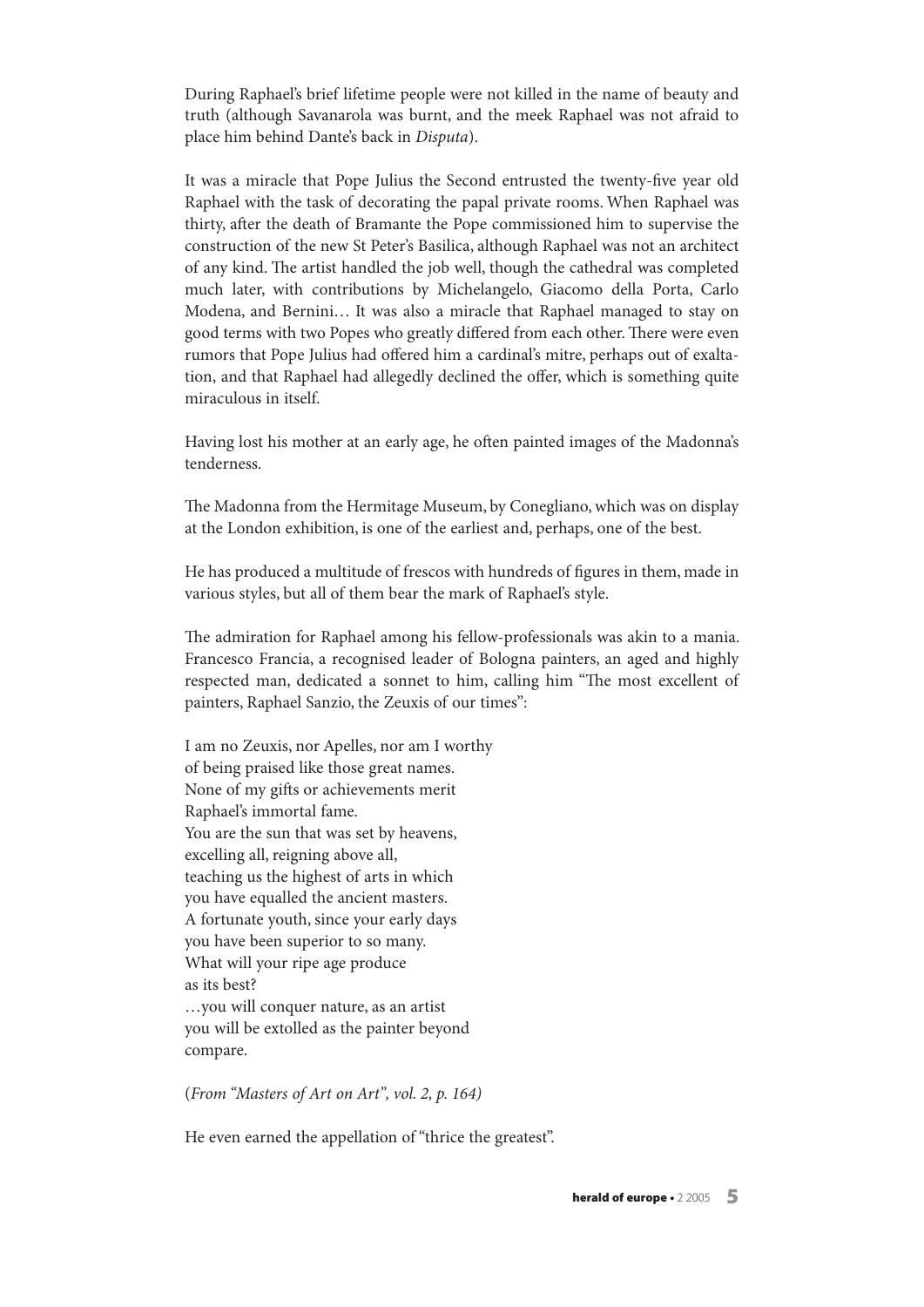Perhaps the high Renaissance of Raphael is not, in the strict meaning of the word, a rebirth of the long-dead antiquity, but rather its renewal in a city of an entirely different structure, in ROME AND THE WORLD, urbi et orbi. His art is about something else: it is about restoring time and fixing its discontinuity.And, perhaps, even about becoming a part of the universal cultural heritage.

#### **RAPHAEL'S Frescos and Cartoons**

A veritable embodiment of miracle are Raphael's famous cartoons which served as a basis for tapestries woven for the Sistine Chapel. Nowadays the tapestries hang in the Vatican picture gallery, in a darkened hall, and are displayed at the Sistine Chapel only when a Pope is being elected. As for the beautiful cartoons, the same size as the tapestries but with mirrored images, these compositions of many figures depicting the deeds of Apostles were shipped to Brussels, to be used for producing tapestries. Many kings and dukes wished to acquire them. At one time they were bought by the Prince of Wales, later to become King Charles I. Today Raphael's Cartoons are the pride of the Victoria and Albert Museum in London, where they are beautifully displayed in a spacious hall constructed especially for them.

Raphael also produced countless portraits of popes and cardinals, of noblemen and scientists, of noble ladies, of his female and male friends, people of spiritual countenance.

His sudden death had given grounds for various speculations.

Prior to his death he was working on the Transfiguration of Jesus Christ (now in the Vatican picture gallery) which was completed by Paris Bordone.

It was believed by many at the time (and still by some) that he modelled the Son of God, ascending to His Father, on himself. (Incidentally, Duerer did the same, and Leonardo depicted himself as God the Father.)

That painting was placed next to his coffin. He was buried with great honours in the Santa Maria Rotonda, or the Pantheon, the only extant antique temple of Rome. This in itself is miraculous. As is the fact that he has stayed there for the past five hundred years.

#### **The Pantheon**

The Pantheon, the Roman temple of all the Saints, as timeless as the pyramids, was built during Agrippa's rein. It was burnt by Zeus's lightening, restored by Adrian and looted in the days of Pope Urban VII of the Barberini family. (There is a popular Roman saying, "Quod non barbari fecerunt Barberini", meaning "Barberini did what the barbarians did not".And he did this: he had ordered that the ancient bronze panels decorating the Pantheon be torn off and made into a gigantic